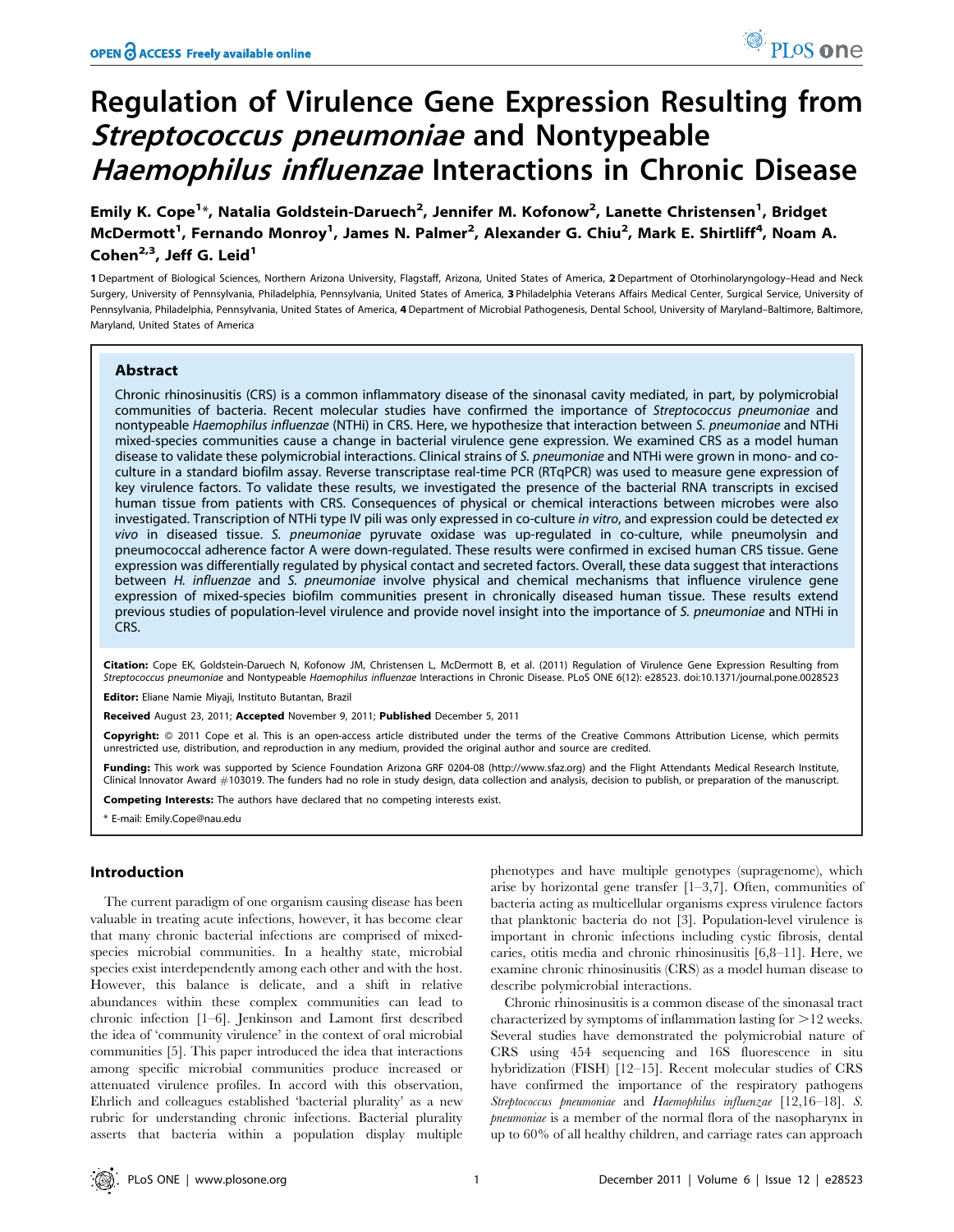100% in some developing countries [4,19]. Nevertheless, S. pneumoniae is implicated in otitis media, pneumonia, and meningitis. Non-typeable H. influenzae (NTHi) are nonencapsulated strains found naturally in the human respiratory tract [20]. NTHi is implicated in several diseases including otitis media (chronic and acute) and chronic rhinosinusitis (for a comprehensive review of NTHi see reference [21]). Since S. pneumoniae and H. influenzae are implicated in otorhinolaryngologic disease, an increased understanding of their interspecies interactions is important.

S. *pneumoniae* has several virulence factors that regulate nasopharyngeal colonization and host tissue damage. Pyruvate oxidase (spxB) metabolism results in  $H_2O_2$  production, which aids in colonization of the host and confers a competitive advantage with respect to NTHi when establishing microbial communities [22,23]. Pneumolysin  $(hv)$  is a hemolytic pore-forming toxin that is important in respiratory infection and host cell damage [22,24]. Pneumococcal adherence factor A (pavA) binds host fibronectin and is important for bacterial adherence in the upper airway and damaged host tissue [25,26]. Although not explored in this study, the pneumococcal capsule is an important virulence determinant and can now be differentiated into over 90 serotypes, which can indicate invasiveness and virulence of S. pneumoniae [27,28]. NTHi type IV pili  $\langle \textit{pilA} \rangle$  are important for nasopharyngeal colonization in vivo [29,30]. Type IV pili are involved in biofilm formation and allow NTHi to establish itself within the host resulting in prolonged infection. NTHi biofilms have been implicated in chronic otitis media [31], and recently, chronic rhinosinusitis [16].

In this study, we demonstrate regulation of gene expression between S. pneumoniae and NTHi during polymicrobial biofilm growth and confirmed in vivo gene expression from excised human CRS tissue. Furthermore, we defined the effects of physical contact and secreted factors on these community interactions. These data support the current hypotheses regarding populationlevel virulence in chronic polymicrobial disease since virulence factors important for colonization and bacterial persistence were up-regulated in mixed species communities. Since NTHi and S. pneumoniae can be cultured from the sinuses using standard clinical techniques, it is relatively easy to identify patients who are coinfected with both organisms. In the future, designing drugs or vaccines that interfere with colonization of the sinuses by S. pneumoniae and NTHi will impact the severity of CRS disease by reducing biofilm abundance.

#### Methods

#### Bacterial growth conditions

Clinical strains of Streptococcus pneumoniae, and nontypeable Haemophilus influenzae were obtained from the respiratory tract of hospitalized patients. S. *pneumoniae* were grown on tryptic soy (TS) agar and in TS broth. H. influenzae were grown on chocolate agar (BD) and brain heart infusion broth supplemented with 2% bovine hemoglobin (Sigma Aldrich) and Isovitalix enrichment agent (BD). All cultures were grown at  $37^{\circ}$ C under ambient oxygen conditions.

# Growth curve of S. pneumoniae and H. influenzae

Mono- or co-cultures were grown for each species of bacteria in appropriate media overnight. Cultures were diluted 1:100 into fresh media. Optical density (600nm) was recorded on an Eppendorf spectrophotometer. Readings were taken every hour for a total of 10 hours. Bacteria were diluted, plated on chocolate agar and TS agar, and CFU calculated at 0 minutes, 255min, 485min, and 600min after inoculation with overnight cultures of each species.

#### Biofilm growth

Biofilms were grown in 24-well polystyrene plates (Falcon) as previously described [32]. For co-cultures, an equal volume of each diluted log-phase culture was added to each well to achieve a total volume of 500 µl. The plates were covered and incubated at  $37^{\circ}$ C without agitation for 24 hours. Biofilm cells were harvested by sonication for 30 seconds after inverting the plates to remove unattached cells. Biofilm cells were collected in 1.7 mL eppendorf tubes, centrifuged to pellet, and stored in RNAlater for RNA extractions, below.

#### RNA extractions for reverse transcriptase

RNA was extracted using a RiboPure-Bacteria kit (Applied Biosystems) per manufacturer protocol. Following extraction, RNA was treated with DNase I (Applied Biosystems) to remove any DNA contaminants. RNA concentration and purity was determined by measuring absorbance at both 260 nm and 280 nm on a NanoDrop ND-2000 spectrophotometer (Thermo Scientific). For cDNA synthesis, RNA was normalized to 1 ng/µl. First strand cDNA was synthesized using a High Capacity cDNA reverse transcription kit (Applied Biosystems) per manufacturer protocol. A negative control containing the reaction components without reverse transcriptase was included to ensure no DNA contamination was present.

#### Relative gene expression

Gene expression was determined using a SYBRgreen (Applied Biosystems) real time PCR assay. Gene specific primers were designed in the open reading frame of each gene of interest, Table 1. The  $20 \mu l$  reactions consisted of  $1X$  SYBRgreen mastermix,  $1 \mu M$  each primer, and  $2 \mu I$  of cDNA. Real time cycler conditions were 1X of  $50^{\circ}$ C for 2 min, 1X of  $95^{\circ}$ C for 2 min,  $40X$  of  $95^{\circ}C$  for 15 sec, and  $60^{\circ}C$  for 1 min, 1X of  $72^{\circ}C$ for 5m, followed by a melt curve of 71X at 5 degree intervals for 5 seconds each. No reverse transcriptase (NRT), and a no template control (NTC) were included to verify the reaction mixtures were contaminant-free. A positive control of pure DNA from each species was included to ensure the reaction conditions were appropriate and gene amplification occurred during each run. We used the  $\Delta\Delta$ Ct method to determine relative gene expression of the gene of interest in co-culture v. mono-culture biofilms normalized to expression of the 16S rRNA gene for each organism. This allowed for visualization of up or down regulation of a particular gene when two species were in co-culture. Results are reported as  $\Delta\Delta Ct$  and graphed appropriately. Fold change was calculated by using the exponential  $2^{\Delta\Delta\text{Ct}}$ . Significance was determined using Student's t-test. A  $p \le 0.05$  was considered statistically significant.

## Scanning electron microscopy

NTHi was grown in mono and co-culture for 24h in 4-chamber glass slides. Following incubation, bacteria were fixed with 4% paraformaldehyde for 4h at room temperature. Slides were dried in ethanol, desiccated overnight, and sputtered with gold for SEM. Mono-culture NTHi and co-culture NTHi and S. pneumoniae biofilms were observed at 10,000X magnification.

## Ethics Statement

Tissue samples from human sinuses were obtained from the Hospital of the University of Pennsylvania. A total of 10 patients undergoing functional endoscopic sinus surgery (FESS) were solicited. The Hospital of the University of Pennsylvania Institutional Review Board specifically approved this study under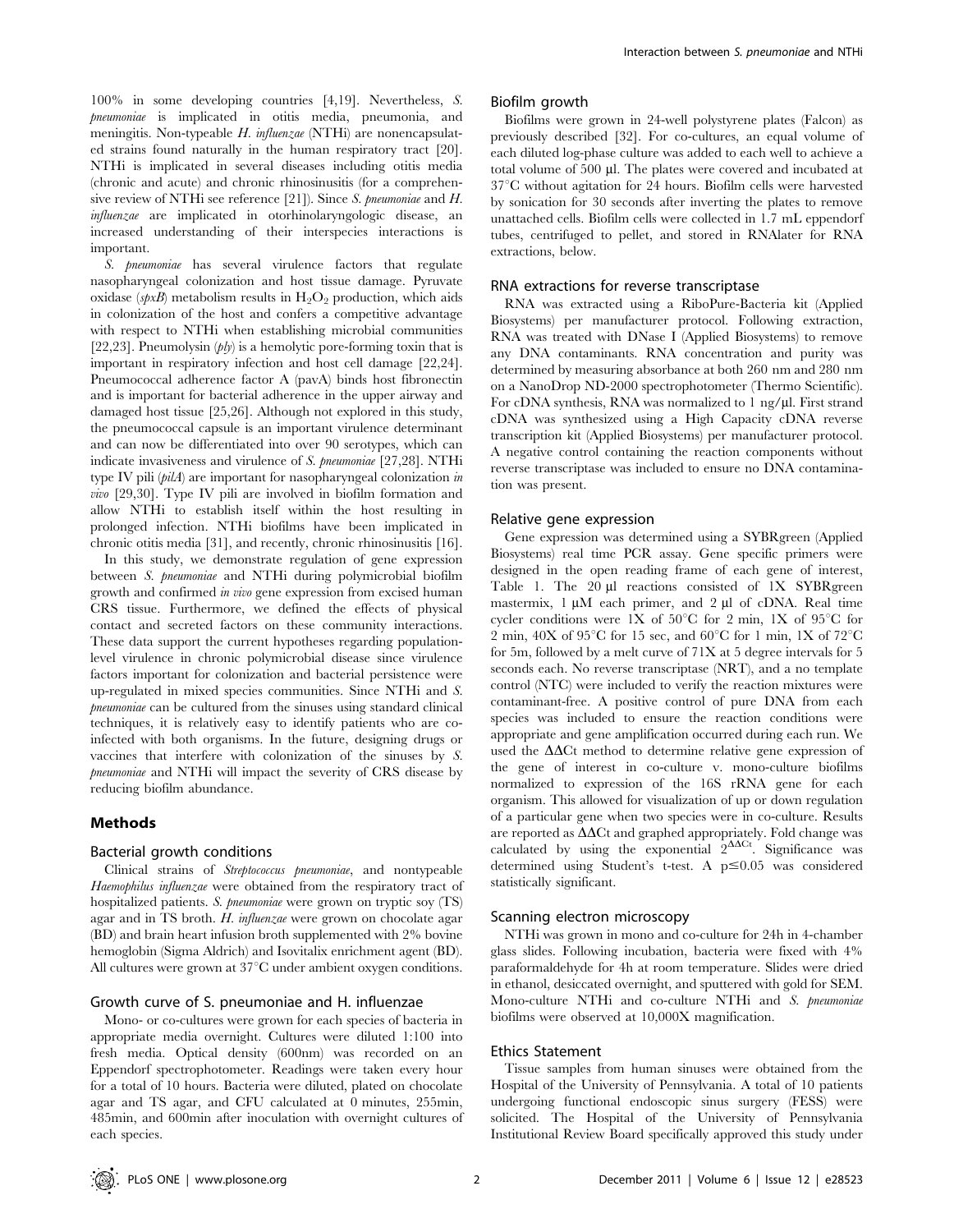Table 1. List of primer sequences and target gene function.

| Organism                 | <b>Primer ID</b> | Primer Sequence 5'-3'           | Gene<br><b>Target</b> | <b>Gene Function</b>               | <b>Reference/ Accession</b><br>Number |
|--------------------------|------------------|---------------------------------|-----------------------|------------------------------------|---------------------------------------|
| Haemophilus influenzae   | HFLU-F           | TCCTAAGAAGAGCTCAGAGAT           | 16s                   | <b>Ribosomal RNA</b>               | $[59]$                                |
| Haemophilus influenzae   | HFLU-R           | <b>TGATCCAACCGCAGGTTCC</b>      | 16s                   |                                    |                                       |
| Haemophilus influenzae   | pilA-F           | CTATATACACATAATTCCACATCAGCCTTA  | pilA                  | Colonization, biofilm<br>formation | [30,60]                               |
| Haemophilus influenzae   | pilA-R           | <b>CCACCATCGCAATTCCTTCTT</b>    | pilA                  |                                    |                                       |
| Streptococcus pneumoniae | STPN-F           | <b>CTGCGTTGTATTAGCTAGTTGGTG</b> | 16s                   | <b>Ribosomal RNA</b>               | [61]                                  |
| Streptococcus pneumoniae | STPN-R           | <b>TCCGTCCATTGCCGAAGATTC</b>    | 16s                   |                                    |                                       |
| Streptococcus pneumoniae | spxB-F           | ATTCGGCGGCTCAATCGGGG            | spxB                  | Production of H2O2                 | NC 008533.1                           |
| Streptococcus pneumoniae | spxB-R           | CAGCACGGCAGGCTTCGTCA            | spxB                  |                                    |                                       |
| Streptococcus pneumoniae | Ply2-F           | <b>CTACCCGATGAGTTTGTTGTT</b>    | ply                   | Cytolysin                          | [61]                                  |
| Streptococcus pneumoniae | Ply2-R           | TCCAGGATAGAGGCGACT              | ply                   |                                    |                                       |
| Streptococcus pneumoniae | pavA-F           | GGTCGCATCCAGAAAATC              | pavA                  | Adherence and<br>inflammation      | [61]                                  |
| Streptococcus pneumoniae | pavA-R           | AGAAAGGAGCAGGCGATG              | pavA                  |                                    |                                       |

Genes for NTHi and S. pneumoniae are listed along with primers sequences (5'-3'), gene target, function, and GenBank accession number, if applicable. doi:10.1371/journal.pone.0028523.t001

the approval number #800614. Written informed consent was

## RNA isolation from excised human sinus tissue

Following biopsy, tissue was stored in RNAlater and shipped to NAU for analysis. A total of 7 CRS and 3 non-CRS patients were used for these studies. Total bacterial RNA was extracted from the excised human sinus tissue using the RiboPure – Bacteria with the following modifications to manufacturer protocol. Approximately 25 mg of tissue was homogenized using 0.1 mm zirconia beads and one 5mm steel bead on a Qiagen TissueLyser in RNAwiz (Applied Biosystems) at 4°C. The homogenate was transferred to a new tube and 0.2 volumes of chloroform added. The RNA mixture was incubated at room temperature for 10 min. Following incubation, the mixture was centrifuged and the top layer containing partially purified RNA removed. Ethanol was added and the mixture placed directly on a spin column provided with the kit. RNA was washed 3X, and eluted. Purified RNA was treated with DNase I and quantified as described above.

#### Ex vivo gene expression

provided by study participants.

The presence of bacterial RNA was determined by universal 16S primers in a SYBR green assay at a  $1 \mu$ M concentration. The primers were 1406f, 5'-??? TGYACACACCGCCCGT-3' (universal, 16S rRNA gene), and 23Sr, 5'-??? GGGTTBCC-CCATTCRG-3' (bacterial-specific, 23S rRNA gene) [33]. Relative bacterial gene expression was determined as described above.

#### Physical contact co-culture assay

To determine the role of physical contact in the production of community virulence factors, we utilized  $0.22 \mu M$  tissue culture inserts as described previously [34]. To ensure biofilm confluence on the tissue culture insert, bacteria were stained with Syto-9 and visualized using fluorescence microscopy (data not shown). Biofilms were incubated for 24 hours and RNA isolated as described above. cDNA was used to assay for gene expression and  $\Delta\Delta$ Ct are reported below.

# Treatment of biofilm bacteria with supernatant fluid

To investigate whether polymicrobial-specific gene regulation was mediated by secreted factors, co-culture biofilms of H. influenzae and S. pneumoniae were grown in 24-well polystyrene plates (Falcon) as previously described. After 24 hours, supernatant fluid (SNF) was extracted into sterile 50 mL conical tubes (Fisher Scientific) and centrifuged at 4,000x rpm for 20 minutes to remove cellular components. The SNF was then decanted into a new, sterile 50 mL conical tube and filter sterilized (Millipore,  $0.22 \mu m$  pore diameter). Mono-culture biofilms were inverted to remove the spent nutrient-rich media and the sterilized, conditioned SNF was then introduced and the biofilms incubated at  $37^{\circ}$ C for an additional 24 hours. Cells were harvested by sonication for 30 seconds, and RNA was extracted as described above. Complementary DNA was synthesized and used in rtPCR assays for genetic analysis. Controls of nutrient deprived media were employed to rule out nutrient deprivation as a main factor in gene expression changes.

## Statistical methods

For rtPCR analysis, mean Ct values were calculated across trials. Three independent trials were conducted unless otherwise stated. Standard deviation was reported and Student's t-test was used to determine significance compared to control. Significance was determined by comparing raw Ct values to the number of PCR cycles used in each assay. Co-cultures were normalized to mono-culture expression of each gene by the following equation,  $\Delta\Delta\text{Ct}$  = (( $\mu\text{Ct}(\text{mono-culture}) - \mu\text{Ct}(\text{co-culture})$ ) –( $\mu\text{Ct}(16\text{s mono-}$ culture)-  $\mu$ Ct(16s coculture)), where  $\mu$  is the mean. Fold change was calculated by using the exponential  $2^{\Delta\Delta\text{Ct}}$ . Ct differences were considered significant when  $p \le 0.05$ .

#### Results

## Planktonic growth is not inhibited in co-culture conditions

To confirm that gene regulation observed in co-culture biofilms was not a product of cellular death or inhibition of growth, we measured the optical density of mono- and co-culture bacteria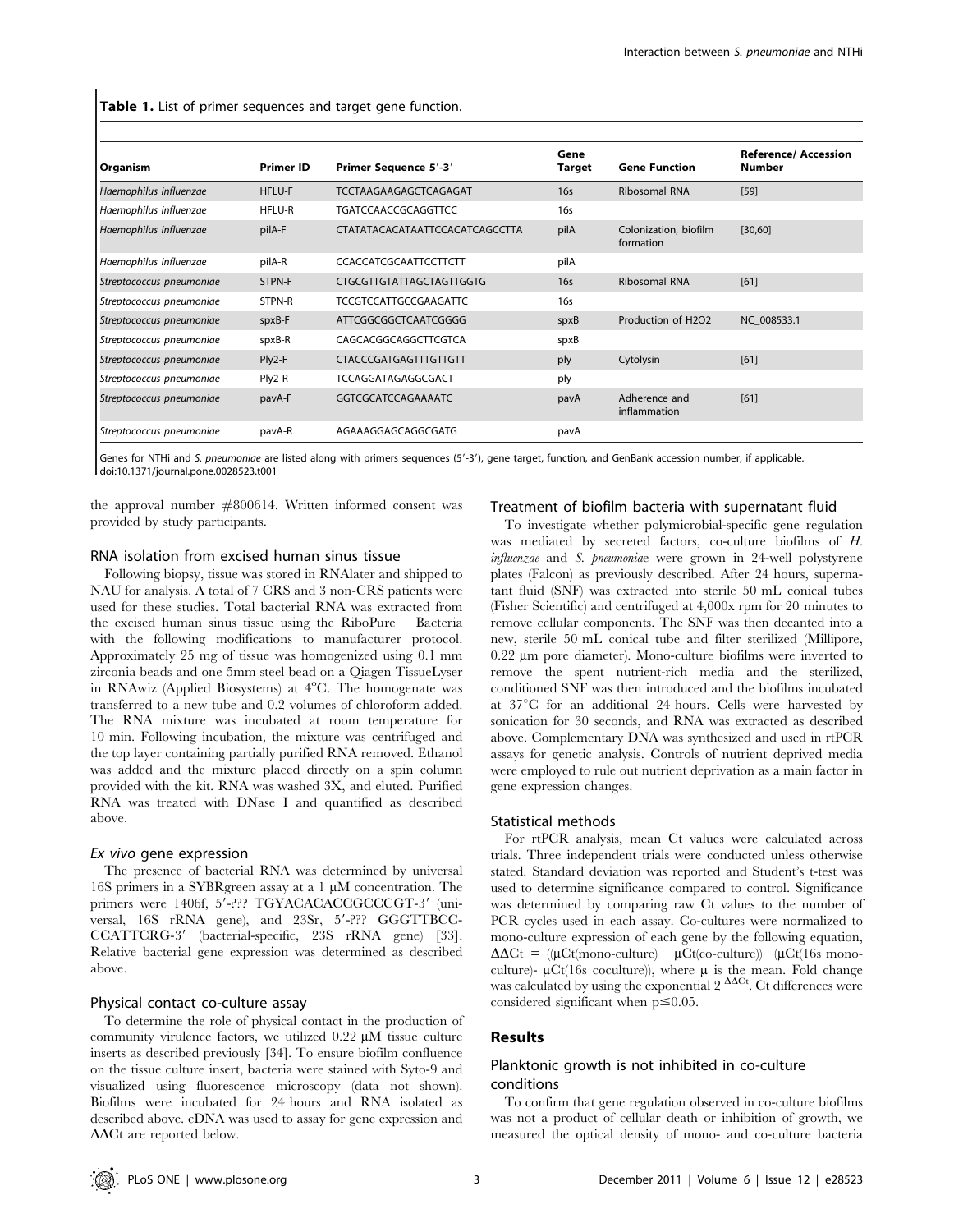

Figure 1. Growth curve and colony forming units of planktonic mono and co-cultures of NTHi and S. pneumoniae. Planktonic NTHi and S. pneumoniae were grown in sBHI for 10h. Optical density (600nm) and CFU were recorded. Growth inhibition was not detected in co-culture by this method.

doi:10.1371/journal.pone.0028523.g001

over 10 hours of planktonic growth. These studies demonstrated that growth inhibition did not occur in co-culture conditions (Figure 1). Conversely, the curve suggested a synergistic interaction in the planktonic state, since co-culture bacteria grew more vigorously. Colony forming units were calculated periodically throughout the growth curve beginning at time 0, directly after inoculation with S. pneumoniae and NTHi. Both NTHi and S. pneumoniae survived to 10h, well into the stationary phase of growth, indicating that co-existence can occur in vitro.

# H. influenzae type IV pili is expressed only in co-culture conditions

To investigate gene regulation when  $H$ . influenzae was cultured with S. pneumoniae, the transcript for NTHi type IV pili (pilA) and was examined and compared to expression of NTHi 16S rRNA as a reference gene. Type IV pili are important for nasopharyngeal colonization and in vivo growth of  $H$ . influenzae [30,35]. Since pilA is important for early biofilm formation, mono- and co-culture biofilms were grown for 4h and 24h and relative gene expression was calculated. Following each co-culture experiment, bacteria were plated to ensure growth of both organisms after 4 and 24 hours (data not shown). We found that  $piA$  was only expressed in co-culture conditions (Table 2) at both 4h and 24h ( $p = 0.001$ ,

Table 2. Real time PCR analysis of expression of NTHi type IV pili.

|      |            | $2^{\text{AACt}}$ (Fold change from reference gene) |  |  |  |  |
|------|------------|-----------------------------------------------------|--|--|--|--|
|      | 4h         | 24h                                                 |  |  |  |  |
| pilA | 9.33E+07*  | 9.17E+07*                                           |  |  |  |  |
|      | $(+ 1.94)$ | $(+ 2.53)$                                          |  |  |  |  |

NTHi were grown in mono- and co-culture biofilms and expression of 16s rRNA reference gene and  $piA$  are recorded and the  $\Delta\Delta Ct$  calculated. Fold change, or  $2^{\Delta\Delta\text{C}t}$ , from the reference gene are displayed in panel B. Standard deviation is presented, and changes are considered significant when  $p \le 0.05$ , determined by Students t-test. Significance is indicated by \*.

doi:10.1371/journal.pone.0028523.t002

and 0.013, respectively). For this study we examined S. pneumoniae and NTHi mediated induction of pilA, however, other studies in our lab suggest that this not a species-specific effect (data not shown). Scanning electron images of NTHi mono-culture biofilm (Figure 2, panel A) and co-culture with S. pneumoniae (Figure 2, panel B) were also observed at 10,000X to identify pili. There is an increase in pili-like structures from the rod-shaped cells (NTHi) in the co-culture setting, whereas no pili-like structures could be detected in mono-culture after 24h of growth.

## S. pneumoniae virulence genes are differentially regulated in co-culture with H. influenzae

To further define the products of interactions between S. pneumoniae and H. influenzae, we examined the transcription of several S. pneumoniae virulence factors in mono- and co-culture. Genes of interest included pneumolysin (*ply*), pneumococcal adherence factor A ( $\beta$ avA), and pyruvate oxidase ( $\beta$ pxB). These virulence factors are important in nasopharyngeal colonization in vivo, and have been implicated in respiratory tract infection [23,24,36]. For a reference of normal gene expression, streptococcal 16S rRNA gene was also included. Notably,  $\wp xB$  was upregulated when in co-culture with H. influenzae for 24h (Fold change, 1.37,  $p = 0.001$ ), while the other virulence factors,  $\not{p}$  and *pavA*, were down-regulated ( $p = 001$ , and  $p = 0.012$ , respectively). The  $\Delta\Delta$ Ct values of co-culture compared to mono-culture are demonstrated in Figure 3 panel A, and fold change is described in Figure 3 panel B.

# Virulence gene regulation occurs in complex communities in vivo

To investigate whether these genes were expressed in diseased human sinus tissue from patients with chronic rhinosinusitis (CRS), we isolated bacterial RNA from excised human sinus tissue. Although the communities present in the sinuses are notably complex [12], we hypothesized that the interactions observed in vitro are likely to occur in vivo in a chronic disease setting. Both pilA and spxB were expressed in CRS associated microbial communities, (Figure 4). Reference 16S genes from each organism were included to calculate  $\Delta\Delta$ Ct and fold change (Figure 4C). S.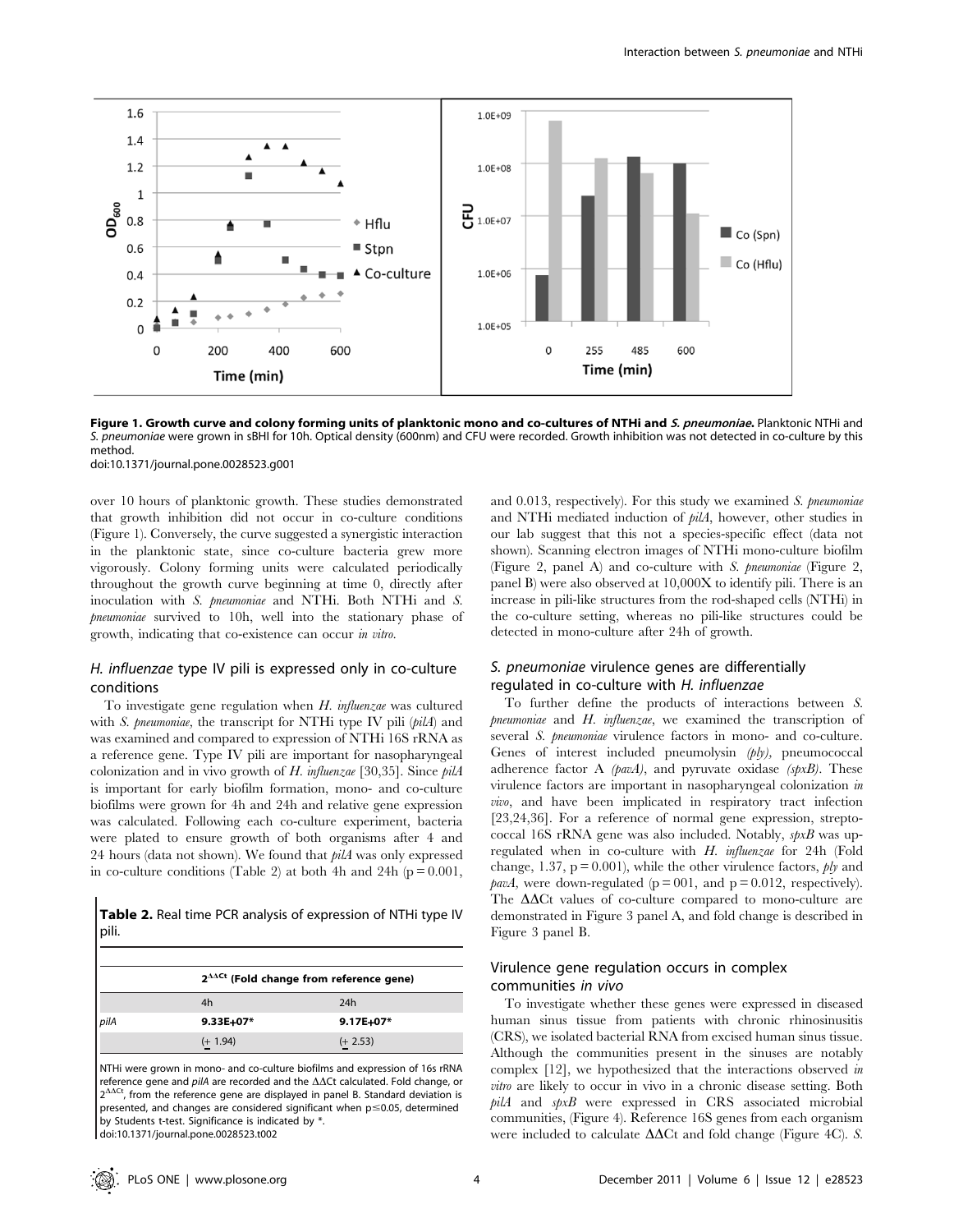

Figure 2. Scanning electron microscopy of NTHi mono-culture and co-culture with S. pneumoniae show increase in pili-like structures in co-culture. NTHi was grown for 24h in mono- and co-culture with S. pneumoniae and SEM was used to identify pili-like structures. While no pili could be identified at 10,000X magnification in mono-culture, at least 7 structures were identified in co-culture with S. pneumoniae. doi:10.1371/journal.pone.0028523.g002

 $p$ neumoniae spxB was present in  $7/7$  CRS patients and was upregulated in CRS tissue (average  $C_t$  = 40.02) compared to non-CRS control (average  $Ct = 43.87$ ). When normalized to the



|                  | $2^{\Delta\Delta\text{Ct}}$ (Fold change from<br>reference gene) |            |            |  |  |  |
|------------------|------------------------------------------------------------------|------------|------------|--|--|--|
|                  | spxB                                                             | ply        | pavA       |  |  |  |
| $Co-$<br>culture | 1.37                                                             | 0.07       | 0.09       |  |  |  |
|                  | $(+ 0.36)$                                                       | $(+ 0.09)$ | $(+ 0.26)$ |  |  |  |

Figure 3. Real time PCR for expression of S. pneumoniae housekeeping and virulence genes show differential gene regulation in co-culture with NTHi. S. pneumoniae were grown in mono- and co-culture biofilms and expression of spxB, ply, and pavA are recorded and normalized to expression of the 16s rRNA gene using the  $\Delta\Delta$ Ct method. Up and down-regulation are displayed as  $\Delta\Delta$ Ct in panel A. Fold change from the reference gene are displayed in panel B. Changes are considered significant when  $p \le 0.05$ . Significance is indicated by \*. Here, we show significant up-regulation of spxB in coculture with NTHi, and down-regulation of ply, and pavA. doi:10.1371/journal.pone.0028523.g003

expression of S. pneumoniae 16S rRNA, spxB was expressed 1.58x greater in CRS vs. non-CRS patient tissue samples. Expression of  $\wp xB$  in important for nasopharyngeal colonization in vivo, so expression in samples without NTHi is not surprising, especially in the presence of polymicrobial communities in CRS tissue. NTHi pilA was expressed in 4/7 CRS patients, and in 1/3 non-CRS patients. Expression of pilA was significantly increased in CRS (average  $C_t$  = 41.93) compared to non-CRS tissue (average  $C_t$  $= 46.85$ ,  $p = 0.003$ ). When normalized to the 16S reference gene expression, pilA was expressed 2.24x greater in CRS vs. non-CRS tissue.

## Physical contact regulates S. pneumoniae and NTHi gene expression

To investigate whether physical contact played a role in virulence gene regulation, we grew co-cultures of both organisms separated by a trans-well tissue culture insert [34]. Genes that were up-regulated in co-culture were included in these studies. When physical contact was allowed, spxB was expressed 1.37x greater in co-culture with NTHi (Figure 5). Interestingly, S. pneumoniae  $spxB$ was slightly down-regulated in the absence of physical contact, although this result was not statistically significant. NTHi expression of pilA was induced only when physical contact with S. pneumoniae was allowed. No gene expression of pilA was observed when NTHi was grown in mono-culture or in the trans-well assay with S. pneumoniae.

# Soluble factors in supernatant fluid from co-culture biofilms influence mono-culture gene expression

To assess whether soluble factors produced during co-culture growth influenced mono-culture gene expression, we employed a conditioned media assay (Figure 6, experimental details provided above). To ensure that the effects on gene expression were not solely due to nutrient starvation, we included a 10% media control. We found that expression of pilA was not induced by soluble factors, suggesting that secreted factors do not regulate type IV expression in NTHi in this assay system. S. pneumoniae expression of spxB suppressed in the presence of conditioned media, which may indicate a negative interaction on cell growth or metabolic activity when only soluble factors from co-cultures are present. While it is clear that nutrient starvation decreased expression of spxB, media conditioned with co-culture soluble factors was significantly different  $(p = 0.0002)$ , suggesting that some down-regulation can be attributed to secreted factors in the co-culture setting.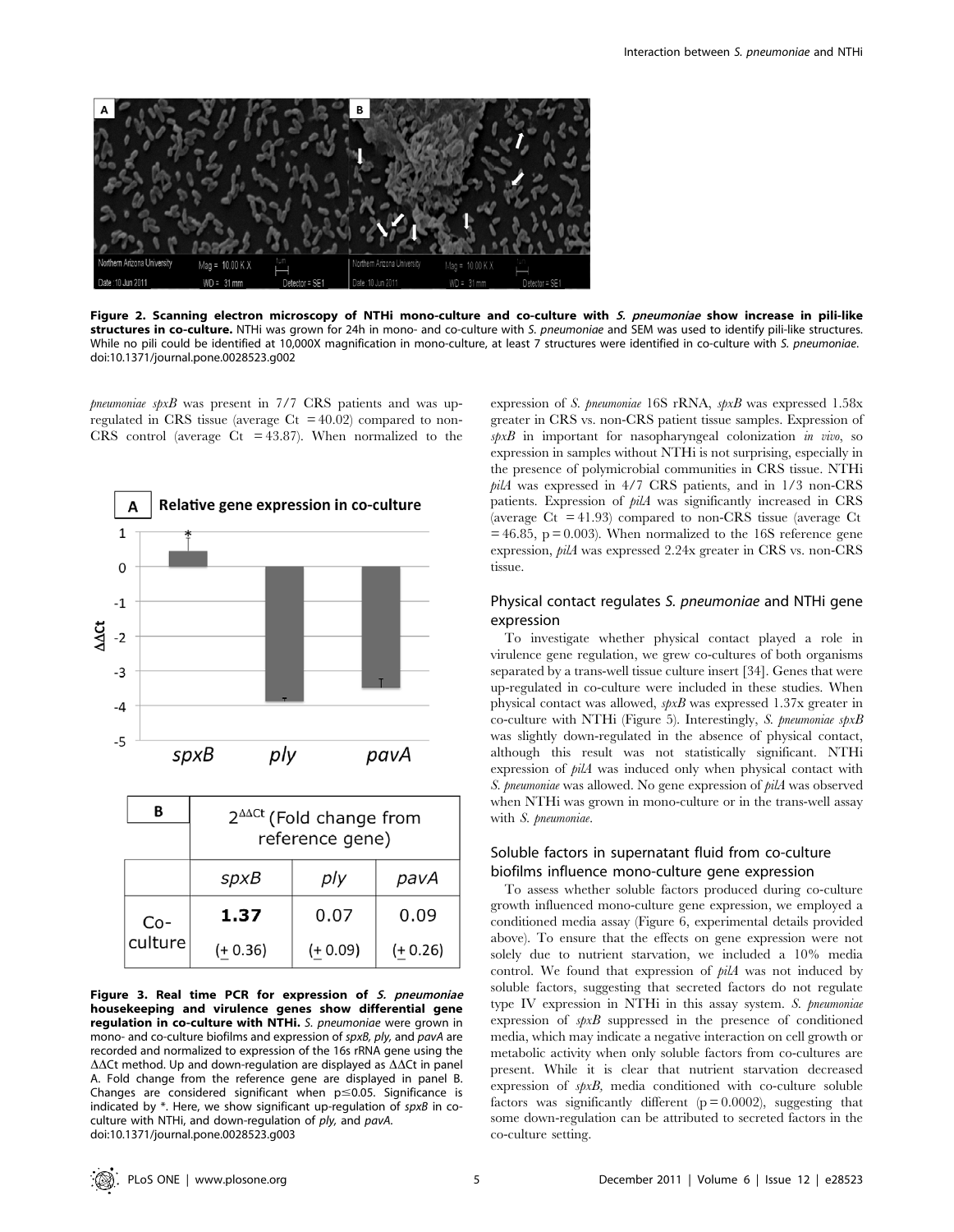

Figure 4. Real time PCR for S. pneumoniae and NTHi virulence gene transcripts from CRS and non-CRS excised tissue. Transcripts for virulence factors of S. pneumoniae and NTHi were observed in human tissue from 7 CRS and 3 non-CRS patients (x-axis). A positive control of the appropriate DNA spike was included. Panels A and B show the average Ct for *spxB* (A) and *pilA* (B) genes, and the average among all positive samples<br>in CRS and non-CRS (red bar). Panel C displays the fold change (2<sup>AACt</sup> non-CRS tissue. This figure shows the presence of S. pneumoniae spxB in 7/7 CRS and 3/3 non-CRS; however, expression was significantly greater in CRS patients (P = 0.002). NTHi pilA was demonstrated in 4/7 CRS samples and 1/3 non-CRS samples. Expression of pilA was significantly greater in CRS than non-CRS patients. Standard deviation is presented and significance (P<0.05) is indicated by  $*$ , determined by students t-test. doi:10.1371/journal.pone.0028523.g004

## **Discussion**

In this study, we investigated the regulation of virulence determinants in S. pneumoniae and H. influenzae clinical isolates as a function of community interactions. While competition between strains of S. pneumoniae and NTHi has been observed [37,38], our analyses did not demonstrate any measurable competition that would compromise these data. Rather, growth curve and CFU analysis of dual NTHi and S. pneumoniae cultures suggested an additive effect. These discrepancies could be explained by the use of vastly different strains of NTHi and S. pneumoniae between these studies. For example, Weiser and colleagues demonstrated an inverse relationship between S. pneumoniae and NTHi colonization in vitro, largely due to S. pneumoniae production of pyruvate oxidase, using the typed laboratory strain P294 (S. pneumoniae serotype 4) [37]. However, the isolates of S. pneumoniae and NTHi used in the studies presented here were clinical strains directly from the human nasopharynx. It should be noted that due to the clinical nature of these strains, S. pneumoniae was not fully characterized and serotype information was not available. We recognize the enormous intraspecies heterogeneity of S. pneumoniae, and appreciate this limitation of these studies. Over 90 pneumococcal serotypes varying in capsular structure have been identified, and associations between serotypes and colonization of the upper respiratory tract have been described [39]. For example, in a large-scale epidemiological study of acute otitis media in Germany, serotypes 19F and 3 were the most commonly isolated [40], while serotypes 1, 5, 6, 14, 19F, and 23F were most commonly isolated from invasive pneumococcal disease [41]. While serotype information would help to clarify disparities in the literature, we feel that the strains used in these studies represent potential in vivo interactions.

The frank S. pneumoniae virulence factors streptococcal pneumolysin and pneumococcal adherence factor A were down-regulated in co-culture with H. influenzae. Streptococcal pneumolysin is a cholesterol dependent cytolysin and is an important virulence determinant of pneumonia [42]. Pneumococcal adherence factor A is required for optimal adherence to host cells and is responsible for increased virulence in a mouse model [25,26]. These results were expected because these factors are often associated with acute infections in humans. Chronic rhinosinusitis, and other biofilmmediated diseases, are not characterized by frank epithelial damage from bacterial virulence factors, but by prolonged inflammation caused by persistence of pathogenic microbial communities.

Expression of streptococcal pyruvate oxidase (spxB), an enzyme that is important in the production of hydrogen peroxide, was upregulated in the co-culture setting. Hydrogen peroxide production has been extensively studied in S. pneumoniae as a means for nasal colonization [23,43–45]. Pyruvate oxidase also confers a competitive advantage for nasopharyngeal colonization in vivo partly because S. pneumoniae is resistant to self-produced  $H_2O_2$  killing while other species are susceptible during stages of early colonization [23,44]. Interestingly, Allegrucci and colleagues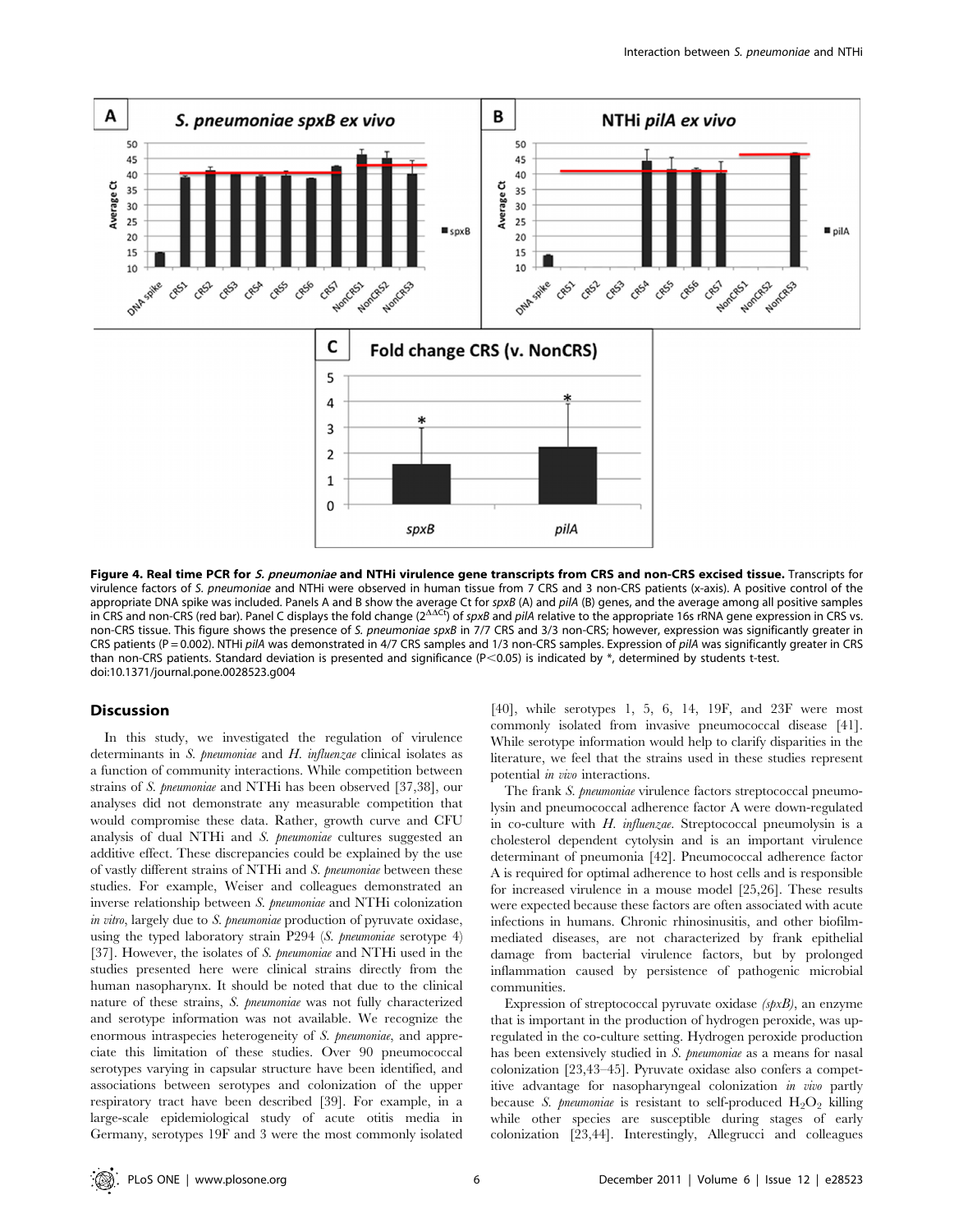

 $NA = No$  Amplicon

Figure 5. Physical contact regulates the expression of NTHi pilA, not S. pneumoniae spxB. Virulence factors pilA and spxB were assayed for when S. pneumoniae and NTHi were in mono-culture, coculture with physical contact (dark gray bars), and in co-culture without physical contact (light gray bars). The  $\Delta\Delta$ Ct is presented in Panel A. Fold change from 16s gene expression is displayed in Panel B. Expression of pilA was induced only when physical contact was allowed. S. pneumoniae spxB was only significantly up-regulated when physical contact was allowed ( $p = 0.002$ ). Standard deviation is presented and significance ( $P < 0.05$ ) is indicated by  $*$ , determined by students t-test. doi:10.1371/journal.pone.0028523.g005

demonstrated that maximal production of  $\mathfrak{spxB}$  occurs in mature single-species biofilms (6 days) [46]. Our studies show an increase of  $\sin B$  transcription in 24h co-culture biofilms, suggesting that streptococcal virulence is intensified with respect to colonization and competition in co-culture. Other streptococcal virulence factors play a role in nasopharyngeal colonization including the capsule, the adhesion molecule phosphorylcholine (choP), cholinebinding proteins, and exoglycosidases [26]. We are currently investigating the role of these genes in streptococcal community virulence in vitro and ex vivo.

H. influenzae virulence factor type IV pili (pilA) was expressed only in mixed-species biofilms. Type IV pili are important in biofilm formation, epithelial colonization and colonization of the upper respiratory tract. Prior to the study by Bakaletz and colleagues (2005), NTHi were not considered to produce functional type IV pili [47]. This was, in part, because single species cultures of NTHi in vitro do not express important attachment proteins when grown on common growth media. However, Bakaletz et al. visualized type IV pili under defined growth conditions. Recently, Jurcisek and colleagues (2007) demonstrated that type IV pili have an important role in biofilm formation and epithelial attachment in vivo [29]. Here, we show pilA expression is inducible in co-culture in vitro and is expressed in chronically diseased sinus tissue. These studies support recent



NA - No Amplicon

Figure 6. Chemical factors secreted in co-culture conditions regulate the expression of key virulence genes. Conditioned media from S. pneumoniae/NTHi 24h co-cultures was used to treat 24h single species biofilms (Conditioned Media column). Cells were grown in 100% media, and treated with 100%, or 10% media to distinguish the effects of nutrient depletion. The  $\Delta\Delta$ Ct is presented in Panel A. Fold change from 16s gene expression is displayed in Panel B. Conditioned media did not induce pilA expression. S. pneumoniae spxB and the 16s rRNA genes were down-regulated in the presence of CM compared to the media controls. Student's t-test determined significant downregulation of spxB only when conditioned media was used. doi:10.1371/journal.pone.0028523.g006

findings by Swords and colleagues that NTHi interacts with pneumococci to promote biofilm formation in a chronic infection [48]. While further study is necessary to define the implications of NTHi pilA and S. pneumoniae spxB in disease, these data provide an important first step to understanding the mechanisms of polymicrobial persistence in disease. Likely, when in the same niche, S. pneumoniae and NTHi aid each other to adhere to the host epithelia and in the eventual establishment of a polymicrobial community that is recalcitrant to antibiotic treatment.

We confirmed the presence of S. pneumoniae and NTHi virulence transcripts in excised sinus tissue from 7 CRS and 3 non-CRS patients. Non-CRS patients were selected based on the absence of inflammation in the sinonasal cavity but are not classically 'healthy' patients. Nonetheless, transcription of S. pneumoniae spxB was increased in CRS compared to non-CRS tissue, regardless of the presence of NTHi. While our in vitro assays show that interaction with NTHi increased expression of streptococcal pyruvate oxidase, it is likely that the complex microbial communities in the human sinus also interact to increase gene expression of S. pneumoniae spxB (data not shown). Transcription of H. influenzae pilA is indicative of physical interactions among multispecies communities of microbes since it was only transcribed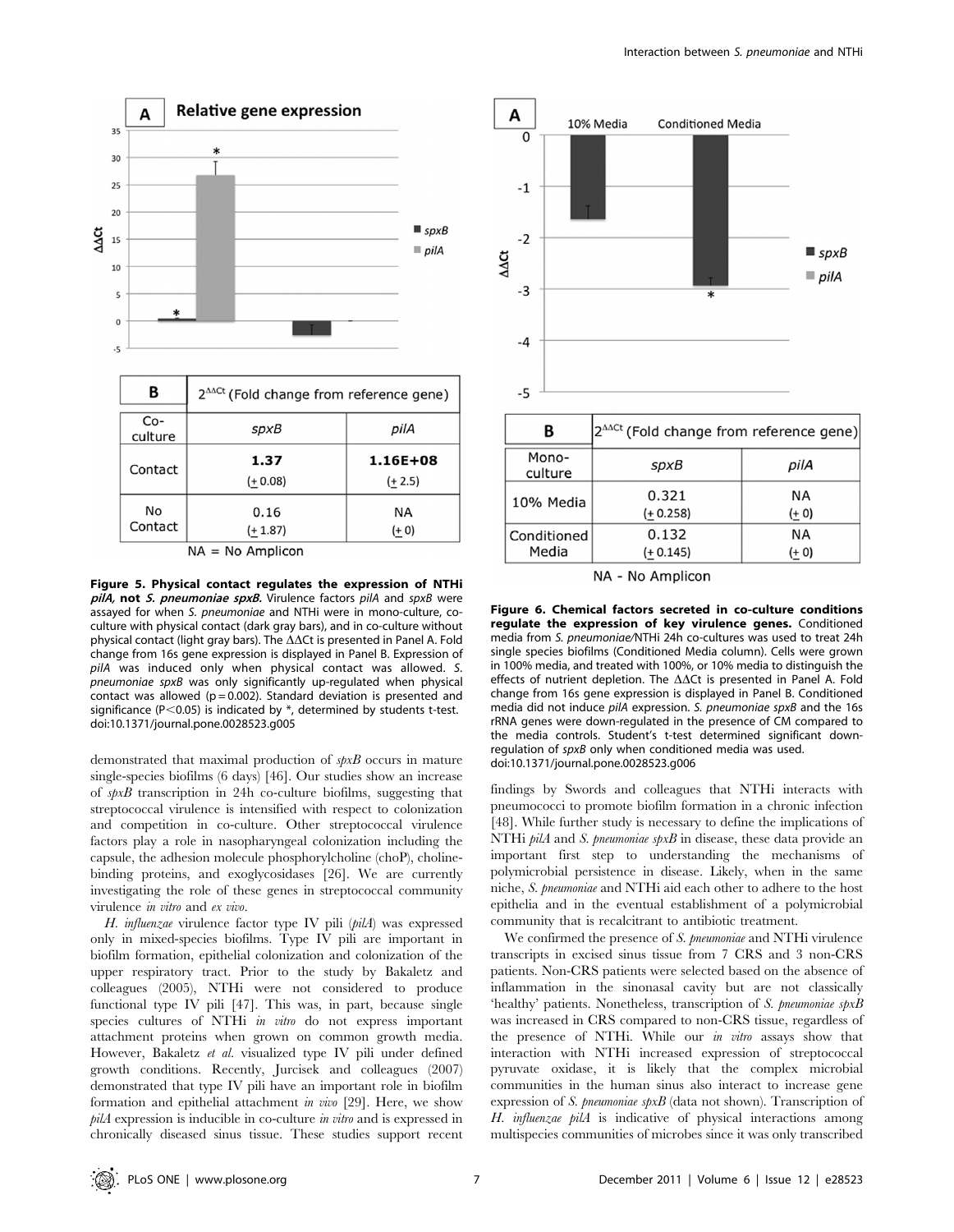in the presence of another species in vitro. Importantly, we did not rule out host-pathogen interactions as a contributing factor to increased virulence gene expression in sinus tissue specimens. Recent studies have suggested that metabolic stress, components of the host immune system, and microenvironments within the host can influence bacterial virulence and invasiveness [49-52]. CRS is broadly characterized by a common endpoint of sinonasal inflammation. This response is notably complex, and results in an influx of inflammatory cells, effector molecules and small cationic peptides that likely influence bacterial gene expression [53–55]. In addition to the presence of polymicrobial communities in the diseased sinus, host-pathogen interactions may account for the increase of  $S$ . pneumoniae spxB expression even in the absence of NTHi. In future studies, we aim to elucidate the mechanisms that contribute to pathogenesis of S. pneumoniae and NTHi in CRS. Additionally, further investigation of the disease state of these patients is underway to see if NTHi with type IV pili and S.  $p$ neumoniae  $\wp xB$  are correlated with more severe or recalcitrant CRS disease. Importantly, these results confirmed our in vitro analysis and demonstrated their clinical relevance in diseased tissue.

Bacteria have several mechanisms to mediate interactions in a community setting. Secreted factors, which may include quorum sensing molecules, secondary metabolites, carbohydrates, or proteins, can influence gene regulation in microbial communities. To test for this interaction, while not ruling out additional factors, we employed a conditioned media assay, described above. To rule out changes in gene expression due to nutrient depletion, we included a depleted (10%) media control. These data clearly show that NTHi *pilA* was not inducible by soluble components alone. Interestingly, S. pneumoniae spxB was down-regulated in the presence of conditioned media. This shows that soluble factors alone have a depressive effect on this virulence gene. This may be important when S. pneumoniae co-infects with another species, but does not share a niche. In this scenario, pyruvate oxidase metabolism would not be necessary as a competitive factor. S. pneumoniae and NTHi have been shown to co-infect, but form separate mono-species biofilms, in a tightly controlled chinchilla model of otitis media [48]. However, it is unlikely that this would occur in a complex chronic infection such as CRS, where there are several co-infecting species in addition to the host's normal flora. Importantly, while we have not completely ruled out the potential importance of secreted factors, we show that these factors alone cannot induce expression.

A second mechanism we examined was the effect of direct physical contact. NTHi pilA was expressed when physical contact occurred, suggesting physical interaction was important for

#### References

- 1. Ehrlich GD, Hiller NL, Hu FZ (2008) What makes pathogens pathogenic. Genome Biol 9: 225.
- 2. Ehrlich GD, Ahmed A, Earl J, Hiller NL, Costerton JW, et al. (2010) The distributed genome hypothesis as a rubric for understanding evolution in situ during chronic bacterial biofilm infectious processes. FEMS Immunol Med Microbiol 59: 269–279.
- 3. Hu FZ, Ehrlich GD (2008) Population-level virulence factors amongst pathogenic bacteria: relation to infection outcome. Future Microbiol 3: 31–42.
- 4. Henriques-Normark B, Normark S (2010) Commensal pathogens, with a focus on Streptococcus pneumoniae, and interactions with the human host. Exp Cell Res 316: 1408–1414.
- 5. Jenkinson HF, Lamont RJ (2005) Oral microbial communities in sickness and in health. Trends Microbiol 13: 589–595.
- 6. Kuramitsu HK, He X, Lux R, Anderson MH, Shi W (2007) Interspecies interactions within oral microbial communities. Microbiol Mol Biol Rev 71: 653–670.
- 7. Ehrlich GD, Hu FZ, Shen K, Stoodley P, Post JC (2005) Bacterial plurality as a general mechanism driving persistence in chronic infections. Clin Orthop Relat Res. pp 20–24.

expression of type IV pili. When physical contact was blocked, pilA expression was not induced. This may be similar to the interaction with host cells in in vivo infection models [29]. Since type IV pili are required for twitching motility, colonization, and biofilm formation, understanding these mechanisms may aid in treatment of many otolaryngologic and respiratory diseases. For example, Bakaletz and colleagues have demonstrated that immunization against NTHi type IV pili confers significant protection against NTHi infection in a chinchilla model of otitis media [56–58]. Suppression of  $\mathfrak{spxB}$  in S. pneumoniae when exposed to conditioned media reveal that secreted factors from  $H$ . influenzae has a negative effect on virulence in S. pneumoniae. Additionally, physical contact alone did not regulate  $\mathfrak{spxB}$  expression. However, when physical contact and secreted factors were coupled in a standard co-culture assay, maximum expression was observed. These data suggest that interactions between S. pneumoniae and NTHi are more complex than a single mechanism and warrant additional studies.

Overall, these data suggest that interactions between H. influenzae and S. pneumoniae involve physical (adherence) and chemical (secreted) mechanisms that influence virulence gene expression of mixed-species biofilm communities present in chronically diseased human tissue. The findings generated from these studies contribute to the understanding of the complex and clinically significant interactions between S. pneumoniae and NTHi in upper respiratory and otolaryngologic disease. While further investigation of the specific mechanisms that regulate community virulence are needed to better characterize the function of microbial communities in the context of polymicrobial disease, these studies may influence the development of new diagnostics and therapeutics. This will lead to more directed treatment of CRS and other chronic upper respiratory diseases worsened by the presence of S. pneumoniae and NTHi.

#### Acknowledgments

We thank the surgical team at University of Pennsylvania for patient enrollment and expertise in FESS tissue collection. We also thank Therry The (NAU) for handling the SEM specimens, and the members of the Leid Lab for thoughtful discussions and help preparing samples.

## Author Contributions

Conceived and designed the experiments: EKC NAC MES JGL FM. Performed the experiments: EKC BM LC. Analyzed the data: EKC JGL. Contributed reagents/materials/analysis tools: NG-D JMK JNP AGC MES NAC. Wrote the paper: EKC.

- 8. Brogden KA, Guthmiller JM, Taylor CE (2005) Human polymicrobial infections. Lancet 365: 253–255.
- 9. Cheadle WG, Spain DA (2003) The continuing challenge of intra-abdominal infection. Am J Surg 186: 15S–22S; discussion 31S-34S.
- 10. Rogers GB, Hart CA, Mason JR, Hughes M, Walshaw MJ, et al. (2003) Bacterial diversity in cases of lung infection in cystic fibrosis patients: 16S ribosomal DNA (rDNA) length heterogeneity PCR and 16S rDNA terminal restriction fragment length polymorphism profiling. J Clin Microbiol 41: 3548–3558.
- 11. Ellis ME, Watson B, Mandal BK, Dunbar EM, Craske J, et al. (1984) Microorganisms in gastroenteritis. Arch Dis Child 59: 848–855.
- 12. Stephenson MF, Mfuna L, Dowd SE, Wolcott RD, Barbeau J, et al. (2010) Molecular characterization of the polymicrobial flora in chronic rhinosinusitis. J Otolaryngol Head Neck Surg 39: 182–187.
- 13. Mantovani K, Bisanha AA, Demarco RC, Tamashiro E, Martinez R, et al. (2010) Maxillary sinuses microbiology from patients with chronic rhinosinusitis. Braz J Otorhinolaryngol 76: 548–551.
- 14. Niederfuhr A, Kirsche H, Riechelmann H, Wellinghausen N (2009) The bacteriology of chronic rhinosinusitis with and without nasal polyps. Arch Otolaryngol Head Neck Surg 135: 131–136.